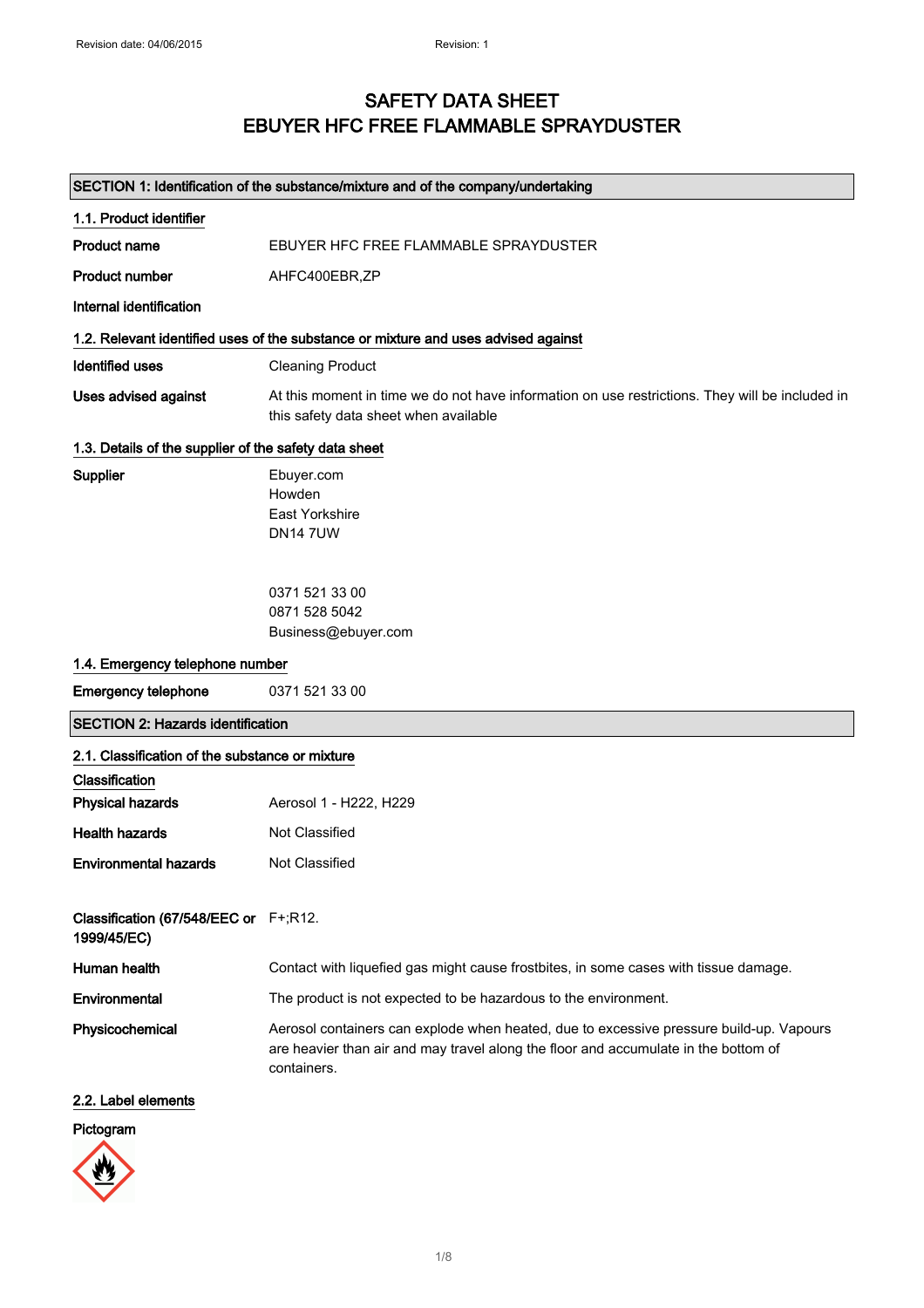| Signal word                     | Danger                                                                                                                                                                                                                                                                                                        |
|---------------------------------|---------------------------------------------------------------------------------------------------------------------------------------------------------------------------------------------------------------------------------------------------------------------------------------------------------------|
| <b>Hazard statements</b>        | H222 Extremely flammable aerosol.<br>H229 Pressurised container: may burst if heated                                                                                                                                                                                                                          |
| <b>Precautionary statements</b> | P210 Keep away from heat, hot surfaces, sparks, open flames and other ignition sources. No<br>smoking.<br>P211 Do not spray on an open flame or other ignition source.<br>P251 Do not pierce or burn, even after use.<br>P410+P412 Protect from sunlight. Do not expose to temperatures exceeding 50°C/122°F. |

### 2.3. Other hazards

This substance is not classified as PBT or vPvB according to current EU criteria.

| <b>SECTION 3: Composition/information on ingredients</b>                           |                                                                                                                                                                                                       |                                                                                                                                                                                |
|------------------------------------------------------------------------------------|-------------------------------------------------------------------------------------------------------------------------------------------------------------------------------------------------------|--------------------------------------------------------------------------------------------------------------------------------------------------------------------------------|
| 3.2. Mixtures                                                                      |                                                                                                                                                                                                       |                                                                                                                                                                                |
| <b>BUTANE</b>                                                                      |                                                                                                                                                                                                       | 30-60%                                                                                                                                                                         |
| CAS number: 106-97-8                                                               | EC number: 203-448-7                                                                                                                                                                                  | REACH registration number: 01-<br>2119474691-32-XXXX                                                                                                                           |
| Classification<br>Flam. Gas 1 - H220<br>Press, Gas                                 | Classification (67/548/EEC or 1999/45/EC)<br>$F + R12$                                                                                                                                                |                                                                                                                                                                                |
| The Full Text for all R-Phrases and Hazard Statements are Displayed in Section 16. |                                                                                                                                                                                                       |                                                                                                                                                                                |
| <b>Composition comments</b>                                                        | Ingredients not listed are classified as non-hazardous or at a concentration below reportable<br>levels.                                                                                              |                                                                                                                                                                                |
| <b>SECTION 4: First aid measures</b>                                               |                                                                                                                                                                                                       |                                                                                                                                                                                |
| 4.1. Description of first aid measures                                             |                                                                                                                                                                                                       |                                                                                                                                                                                |
| Inhalation                                                                         | Move affected person to fresh air at once. Move affected person to fresh air and keep warm<br>and at rest in a position comfortable for breathing.                                                    |                                                                                                                                                                                |
| Ingestion                                                                          | Not relevant.                                                                                                                                                                                         |                                                                                                                                                                                |
| <b>Skin contact</b>                                                                | Wash skin thoroughly with soap and water. Get medical attention if any discomfort continues.                                                                                                          |                                                                                                                                                                                |
| Eye contact                                                                        | Remove any contact lenses and open eyelids wide apart. Continue to rinse for at least 15<br>minutes. Continue to rinse for at least 15 minutes. Get medical attention if any discomfort<br>continues. |                                                                                                                                                                                |
|                                                                                    | 4.2. Most important symptoms and effects, both acute and delayed                                                                                                                                      |                                                                                                                                                                                |
| Inhalation                                                                         |                                                                                                                                                                                                       | Vapours in high concentrations are anaesthetic. Symptoms following overexposure may<br>include the following: Headache. Fatigue. Dizziness. Central nervous system depression. |
| 4.3. Indication of any immediate medical attention and special treatment needed    |                                                                                                                                                                                                       |                                                                                                                                                                                |
| Notes for the doctor                                                               | Treat symptomatically.                                                                                                                                                                                |                                                                                                                                                                                |
| <b>SECTION 5: Firefighting measures</b>                                            |                                                                                                                                                                                                       |                                                                                                                                                                                |
| 5.1. Extinguishing media                                                           |                                                                                                                                                                                                       |                                                                                                                                                                                |
| Suitable extinguishing media                                                       | Extinguish with the following media: Powder. Dry chemicals, sand, dolomite etc.                                                                                                                       |                                                                                                                                                                                |
| Unsuitable extinguishing<br>media                                                  | Do not use water, if avoidable.                                                                                                                                                                       |                                                                                                                                                                                |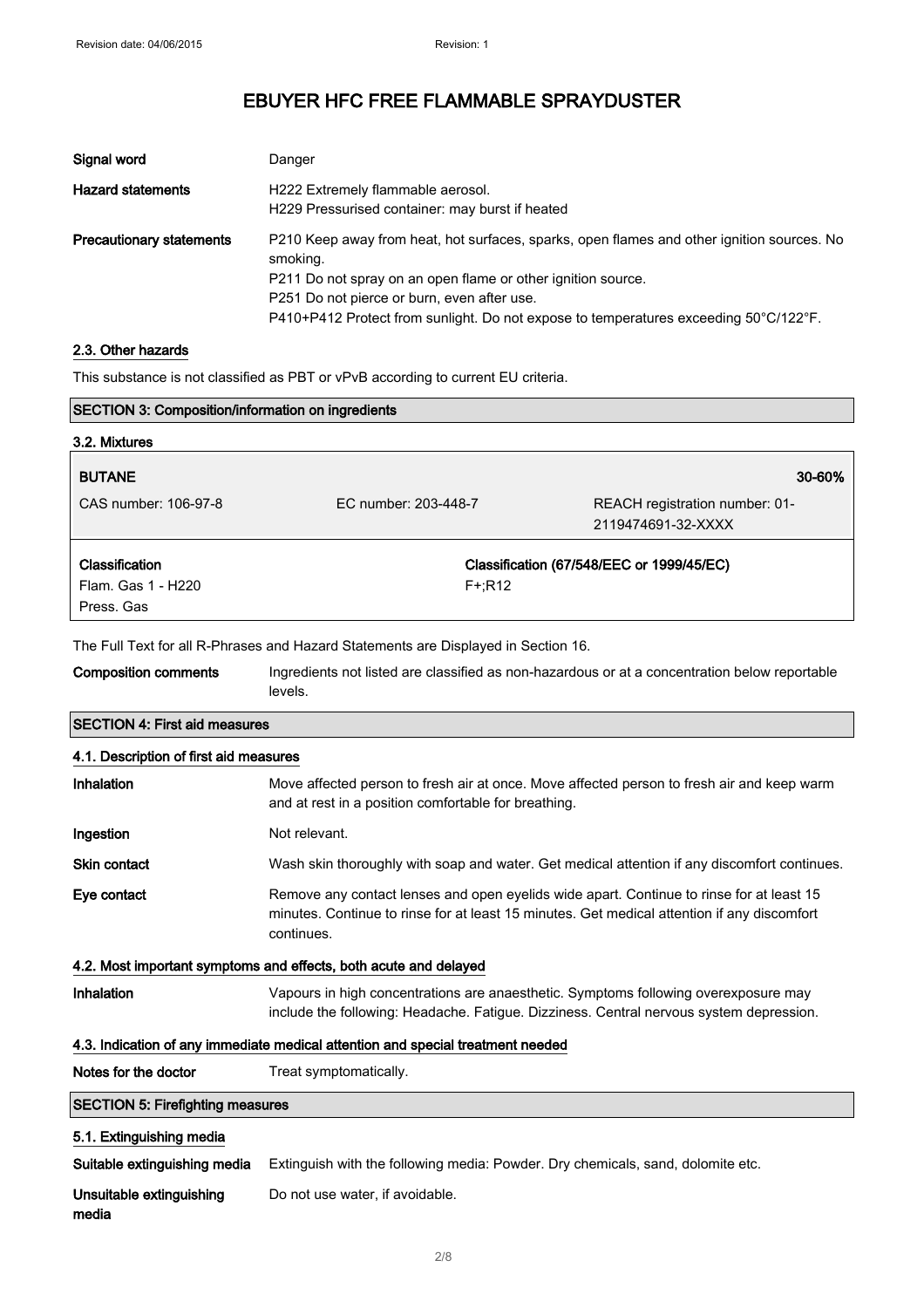### 5.2. Special hazards arising from the substance or mixture

| Specific hazards                                                         | Containers can burst violently or explode when heated, due to excessive pressure build-up.<br>Vapours may be ignited by a spark, a hot surface or an ember. Containers can burst violently<br>or explode when heated, due to excessive pressure build-up. Extremely flammable.                                                                                                                                       |  |
|--------------------------------------------------------------------------|----------------------------------------------------------------------------------------------------------------------------------------------------------------------------------------------------------------------------------------------------------------------------------------------------------------------------------------------------------------------------------------------------------------------|--|
| <b>Hazardous combustion</b><br>products                                  | Thermal decomposition or combustion may liberate carbon oxides and other toxic gases or<br>vapours. Oxides of carbon.                                                                                                                                                                                                                                                                                                |  |
| 5.3. Advice for firefighters                                             |                                                                                                                                                                                                                                                                                                                                                                                                                      |  |
| Protective actions during<br>firefighting                                | Containers close to fire should be removed or cooled with water. Use water to keep fire<br>exposed containers cool and disperse vapours.                                                                                                                                                                                                                                                                             |  |
| Special protective equipment<br>for firefighters                         | Wear positive-pressure self-contained breathing apparatus (SCBA) and appropriate protective<br>clothing.                                                                                                                                                                                                                                                                                                             |  |
| <b>SECTION 6: Accidental release measures</b>                            |                                                                                                                                                                                                                                                                                                                                                                                                                      |  |
|                                                                          | 6.1. Personal precautions, protective equipment and emergency procedures                                                                                                                                                                                                                                                                                                                                             |  |
| <b>Personal precautions</b>                                              | Wear protective clothing as described in Section 8 of this safety data sheet.                                                                                                                                                                                                                                                                                                                                        |  |
| 6.2. Environmental precautions                                           |                                                                                                                                                                                                                                                                                                                                                                                                                      |  |
| <b>Environmental precautions</b>                                         | Do not discharge into drains or watercourses or onto the ground.                                                                                                                                                                                                                                                                                                                                                     |  |
| 6.3. Methods and material for containment and cleaning up                |                                                                                                                                                                                                                                                                                                                                                                                                                      |  |
| Methods for cleaning up                                                  | Eliminate all sources of ignition. No smoking, sparks, flames or other sources of ignition near<br>spillage. Provide adequate ventilation.                                                                                                                                                                                                                                                                           |  |
| 6.4. Reference to other sections                                         |                                                                                                                                                                                                                                                                                                                                                                                                                      |  |
| Reference to other sections                                              | Wear protective clothing as described in Section 8 of this safety data sheet. See Section 11<br>for additional information on health hazards. For waste disposal, see Section 13.                                                                                                                                                                                                                                    |  |
| <b>SECTION 7: Handling and storage</b>                                   |                                                                                                                                                                                                                                                                                                                                                                                                                      |  |
| 7.1. Precautions for safe handling                                       |                                                                                                                                                                                                                                                                                                                                                                                                                      |  |
| Usage precautions                                                        | Keep away from heat, sparks and open flame. Avoid spilling. Avoid contact with skin and<br>eyes. Provide adequate ventilation. Avoid inhalation of vapours. Use approved respirator if air<br>contamination is above an acceptable level. Keep away from heat, sparks and open flame.<br>Thermal decomposition or combustion products may include the following substances: Toxic<br>and corrosive gases or vapours. |  |
|                                                                          | 7.2. Conditions for safe storage, including any incompatibilities                                                                                                                                                                                                                                                                                                                                                    |  |
| <b>Storage precautions</b>                                               | Aerosol cans: Must not be exposed to direct sunlight or temperatures above 50°C.                                                                                                                                                                                                                                                                                                                                     |  |
| 7.3. Specific end use(s)                                                 |                                                                                                                                                                                                                                                                                                                                                                                                                      |  |
| Specific end use(s)                                                      | The identified uses for this product are detailed in Section 1.2.                                                                                                                                                                                                                                                                                                                                                    |  |
| <b>SECTION 8: Exposure Controls/personal protection</b>                  |                                                                                                                                                                                                                                                                                                                                                                                                                      |  |
| 8.1. Control parameters<br>Occupational exposure limits<br><b>BUTANE</b> |                                                                                                                                                                                                                                                                                                                                                                                                                      |  |
|                                                                          | Long-term exposure limit (8-hour TWA): WEL 600 ppm 1450 mg/m <sup>3</sup>                                                                                                                                                                                                                                                                                                                                            |  |

Short-term exposure limit (15-minute): WEL 750 ppm 1810 mg/m<sup>3</sup>

WEL = Workplace Exposure Limit

### 8.2. Exposure controls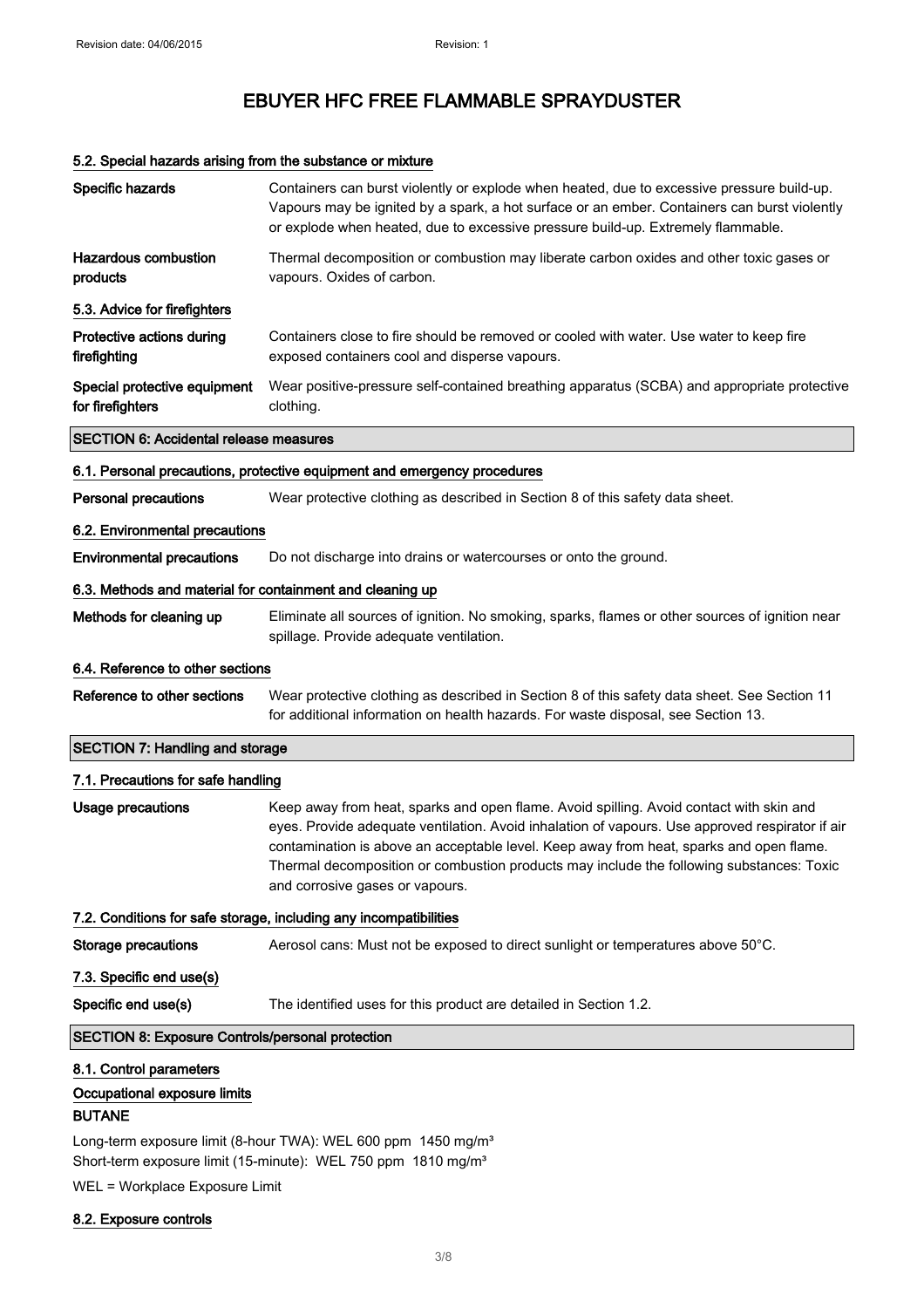| Appropriate engineering<br>controls | Provide adequate general and local exhaust ventilation. Observe any occupational exposure<br>limits for the product or ingredients. All handling should only take place in well-ventilated<br>areas.                                                                                                                                                                    |
|-------------------------------------|-------------------------------------------------------------------------------------------------------------------------------------------------------------------------------------------------------------------------------------------------------------------------------------------------------------------------------------------------------------------------|
| Eye/face protection                 | Eyewear complying with an approved standard should be worn if a risk assessment indicates<br>eye contact is possible. Unless the assessment indicates a higher degree of protection is<br>required, the following protection should be worn: Tight-fitting safety glasses. EN166                                                                                        |
| Hand protection                     | Chemical-resistant, impervious gloves complying with an approved standard should be worn if<br>a risk assessment indicates skin contact is possible. The most suitable glove should be<br>chosen in consultation with the glove supplier/manufacturer, who can provide information<br>about the breakthrough time of the glove material. Gloves should conform to EN374 |
| Other skin and body<br>protection   | Wear appropriate clothing to prevent any possibility of liquid contact and repeated or<br>prolonged vapour contact. Wear appropriate clothing to prevent skin contamination.                                                                                                                                                                                            |
| Hygiene measures                    | Use engineering controls to reduce air contamination to permissible exposure level. Provide<br>eyewash station.                                                                                                                                                                                                                                                         |
| Respiratory protection              | No specific recommendations. Respiratory protection must be used if the airborne<br>contamination exceeds the recommended occupational exposure limit. EN14387                                                                                                                                                                                                          |

## SECTION 9: Physical and Chemical Properties

| 9.1. Information on basic physical and chemical properties |                                                                     |  |
|------------------------------------------------------------|---------------------------------------------------------------------|--|
| Appearance                                                 | Aerosol. Liquid.                                                    |  |
| Colour                                                     | Colourless.                                                         |  |
| Odour                                                      | Characteristic.                                                     |  |
| Flash point                                                | -40°C CC (Closed cup).                                              |  |
| Upper/lower flammability or<br>explosive limits            | : 1.8                                                               |  |
| Solubility(ies)                                            | Insoluble in water.                                                 |  |
| Auto-ignition temperature                                  | 410/580°C                                                           |  |
| 9.2. Other information                                     |                                                                     |  |
| Other information                                          | None.                                                               |  |
| <b>SECTION 10: Stability and reactivity</b>                |                                                                     |  |
|                                                            |                                                                     |  |
| 10.1. Reactivity                                           |                                                                     |  |
| Reactivity                                                 | There are no known reactivity hazards associated with this product. |  |
| 10.2. Chemical stability                                   |                                                                     |  |
| <b>Stability</b>                                           | Stable at normal ambient temperatures.                              |  |
| 10.3. Possibility of hazardous reactions                   |                                                                     |  |
| Possibility of hazardous<br>reactions                      | Not applicable. Will not polymerise.                                |  |
| 10.4. Conditions to avoid                                  |                                                                     |  |
| <b>Conditions to avoid</b>                                 | Avoid heat, flames and other sources of ignition.                   |  |
| 10.5. Incompatible materials                               |                                                                     |  |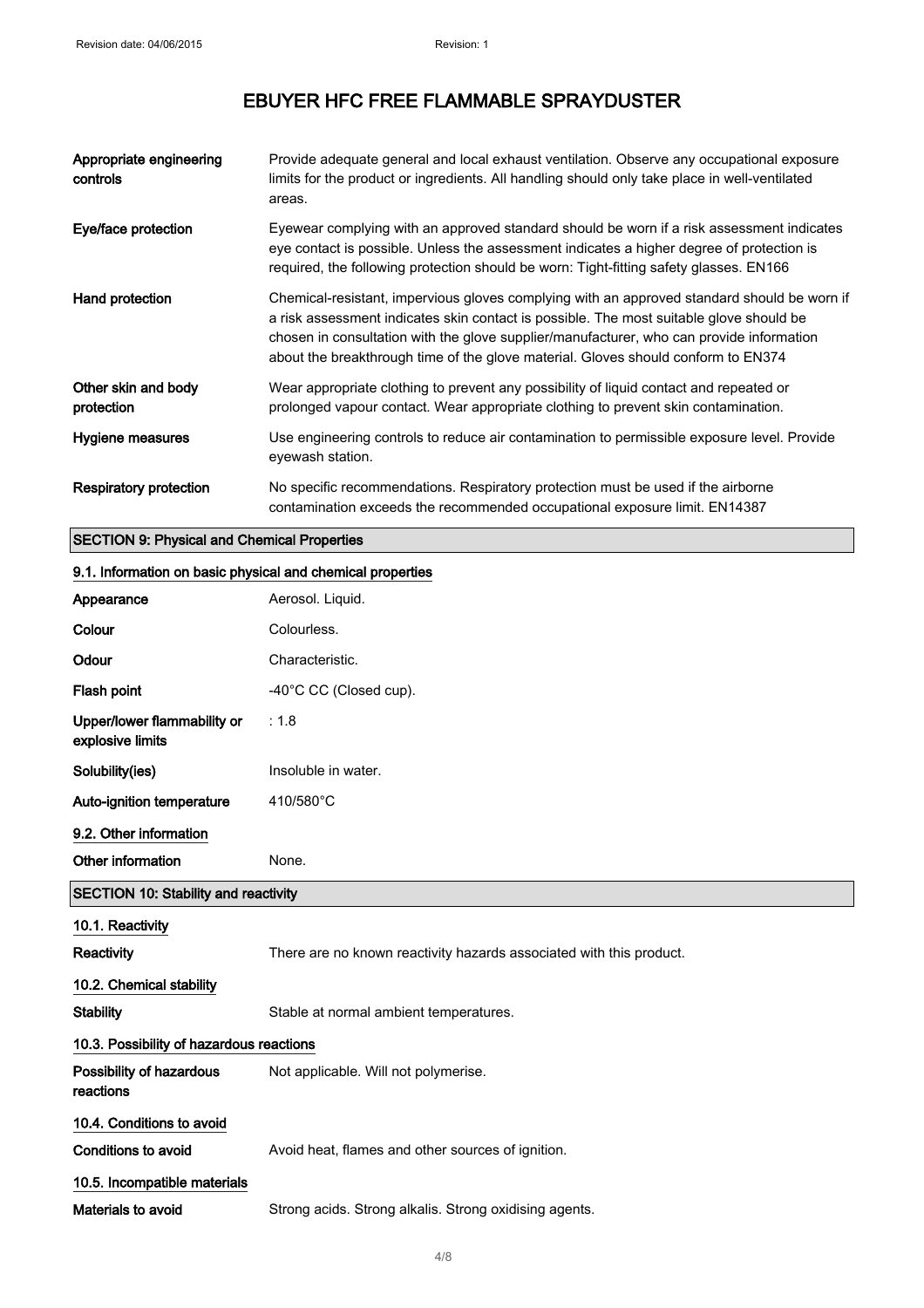### 10.6. Hazardous decomposition products

Hazardous decomposition products Fire creates: Vapours/gases/fumes of: Carbon monoxide (CO). Carbon dioxide (CO2).

# SECTION 11: Toxicological information

## 11.1. Information on toxicological effects

| <b>General information</b>                 | No specific health hazards known.                                                                                                                                                                                            |  |
|--------------------------------------------|------------------------------------------------------------------------------------------------------------------------------------------------------------------------------------------------------------------------------|--|
| <b>SECTION 12: Ecological Information</b>  |                                                                                                                                                                                                                              |  |
| Ecotoxicity                                | Not regarded as dangerous for the environment.                                                                                                                                                                               |  |
| 12.1. Toxicity                             |                                                                                                                                                                                                                              |  |
| Acute toxicity - fish                      | No information required.                                                                                                                                                                                                     |  |
| Acute toxicity - aquatic<br>invertebrates  | No information required.                                                                                                                                                                                                     |  |
| Acute toxicity - aquatic plants            | No information required.                                                                                                                                                                                                     |  |
| Acute toxicity -<br>microorganisms         | No information required.                                                                                                                                                                                                     |  |
| 12.2. Persistence and degradability        |                                                                                                                                                                                                                              |  |
|                                            | Persistence and degradability There are no data on the degradability of this product.                                                                                                                                        |  |
| 12.3. Bioaccumulative potential            |                                                                                                                                                                                                                              |  |
| <b>Bioaccumulative potential</b>           | No data available on bioaccumulation.                                                                                                                                                                                        |  |
| 12.4. Mobility in soil                     |                                                                                                                                                                                                                              |  |
| <b>Mobility</b>                            | The product contains volatile substances which may spread in the atmosphere.                                                                                                                                                 |  |
| 12.5. Results of PBT and vPvB assessment   |                                                                                                                                                                                                                              |  |
| Results of PBT and vPvB<br>assessment      | This product does not contain any substances classified as PBT or vPvB.                                                                                                                                                      |  |
| 12.6. Other adverse effects                |                                                                                                                                                                                                                              |  |
| Other adverse effects                      | The product contains a substance or substances that will contribute to global warming<br>(greenhouse effect).                                                                                                                |  |
| <b>SECTION 13: Disposal considerations</b> |                                                                                                                                                                                                                              |  |
| 13.1. Waste treatment methods              |                                                                                                                                                                                                                              |  |
| <b>General information</b>                 |                                                                                                                                                                                                                              |  |
| Disposal methods                           | Empty containers must not be punctured or incinerated because of the risk of an explosion.<br>Dispose of waste to licensed waste disposal site in accordance with the requirements of the<br>local Waste Disposal Authority. |  |
| <b>SECTION 14: Transport information</b>   |                                                                                                                                                                                                                              |  |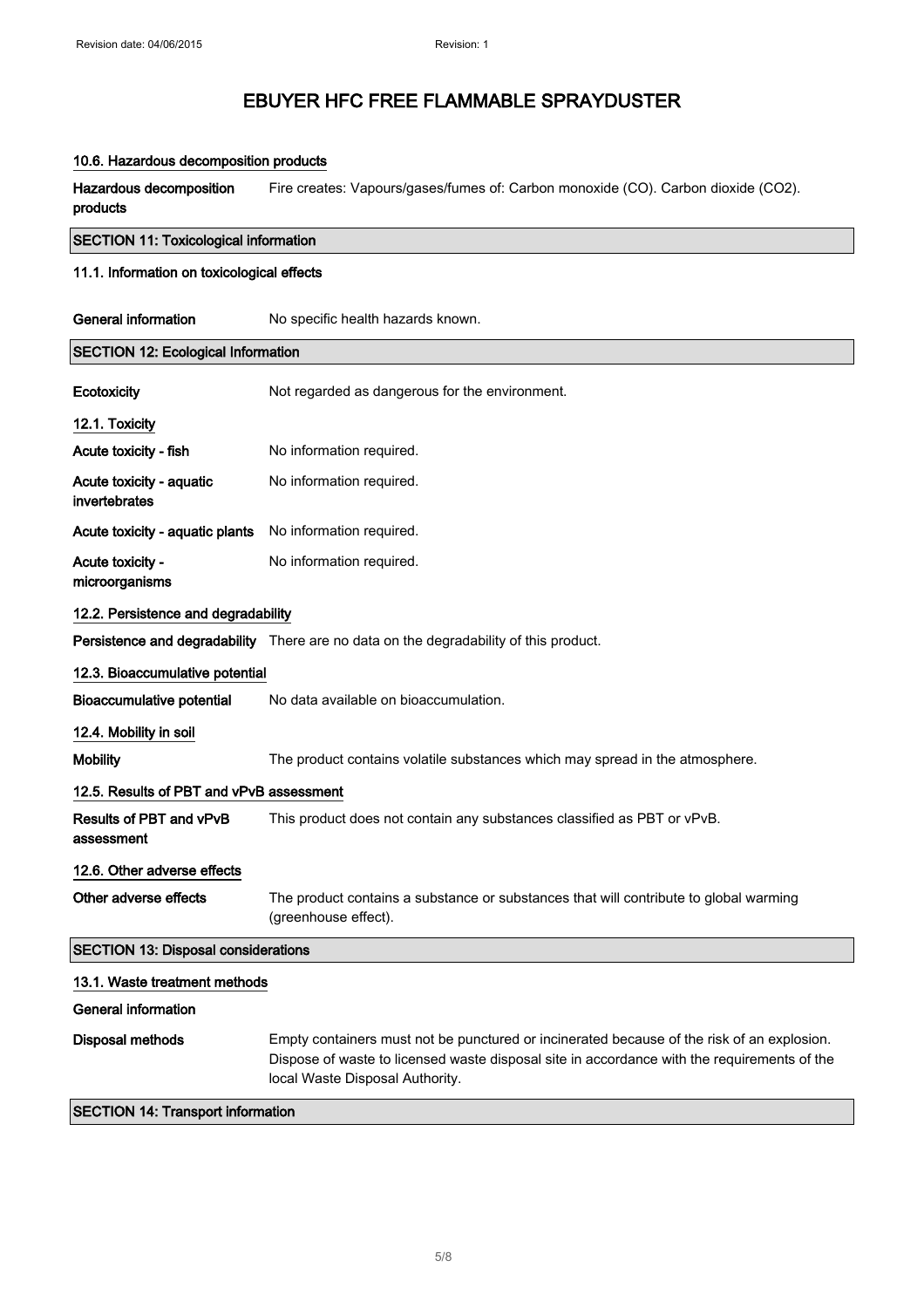General This product is packed in accordance with the Limited Quantity Provisions of CDGCPL2, ADR

|                                                      | and IMDG. These provisions allow transport of aerosols of less than 1litre packed in cartons<br>of less than 30kg gross to be exempt from control providing that they are labelled in<br>accordance with the requirements of these regulations to show that they are being transported<br>as Limited Quantities. Aerosols not so packed must show the following |
|------------------------------------------------------|-----------------------------------------------------------------------------------------------------------------------------------------------------------------------------------------------------------------------------------------------------------------------------------------------------------------------------------------------------------------|
| 14.1. UN number                                      |                                                                                                                                                                                                                                                                                                                                                                 |
| UN No. (ADR/RID)                                     | 1950                                                                                                                                                                                                                                                                                                                                                            |
| UN No. (IMDG)                                        | 1950                                                                                                                                                                                                                                                                                                                                                            |
| UN No. (ICAO)                                        | 1950                                                                                                                                                                                                                                                                                                                                                            |
| 14.2. UN proper shipping name                        |                                                                                                                                                                                                                                                                                                                                                                 |
| Proper shipping name<br>(ADR/RID)                    | <b>AEROSOLS</b>                                                                                                                                                                                                                                                                                                                                                 |
| Proper shipping name<br>(IMDG)                       | <b>AEROSOLS</b>                                                                                                                                                                                                                                                                                                                                                 |
| Proper shipping name (ICAO) AEROSOLS                 |                                                                                                                                                                                                                                                                                                                                                                 |
| Proper shipping name (ADN) AEROSOLS                  |                                                                                                                                                                                                                                                                                                                                                                 |
| 14.3. Transport hazard class(es)                     |                                                                                                                                                                                                                                                                                                                                                                 |
| <b>ADR/RID class</b>                                 | 2                                                                                                                                                                                                                                                                                                                                                               |
| ADR/RID subsidiary risk                              |                                                                                                                                                                                                                                                                                                                                                                 |
| <b>ADR/RID label</b>                                 | 2.1                                                                                                                                                                                                                                                                                                                                                             |
| <b>IMDG class</b>                                    | 2.1                                                                                                                                                                                                                                                                                                                                                             |
| <b>IMDG subsidiary risk</b>                          |                                                                                                                                                                                                                                                                                                                                                                 |
| ICAO class/division                                  | 2.1                                                                                                                                                                                                                                                                                                                                                             |
| ICAO subsidiary risk                                 |                                                                                                                                                                                                                                                                                                                                                                 |
| <b>Transport labels</b>                              |                                                                                                                                                                                                                                                                                                                                                                 |
| U                                                    |                                                                                                                                                                                                                                                                                                                                                                 |
| 14.4. Packing group                                  |                                                                                                                                                                                                                                                                                                                                                                 |
| ADR/RID packing group                                | N/A                                                                                                                                                                                                                                                                                                                                                             |
| <b>IMDG packing group</b>                            | N/A                                                                                                                                                                                                                                                                                                                                                             |
| ICAO packing group                                   | N/A                                                                                                                                                                                                                                                                                                                                                             |
| 14.5. Environmental hazards                          |                                                                                                                                                                                                                                                                                                                                                                 |
| Environmentally hazardous substance/marine pollutant |                                                                                                                                                                                                                                                                                                                                                                 |
| No.                                                  |                                                                                                                                                                                                                                                                                                                                                                 |
| 14.6. Special precautions for user                   |                                                                                                                                                                                                                                                                                                                                                                 |
| <b>EmS</b>                                           | F-D, S-U                                                                                                                                                                                                                                                                                                                                                        |
| <b>Emergency Action Code</b>                         |                                                                                                                                                                                                                                                                                                                                                                 |
|                                                      |                                                                                                                                                                                                                                                                                                                                                                 |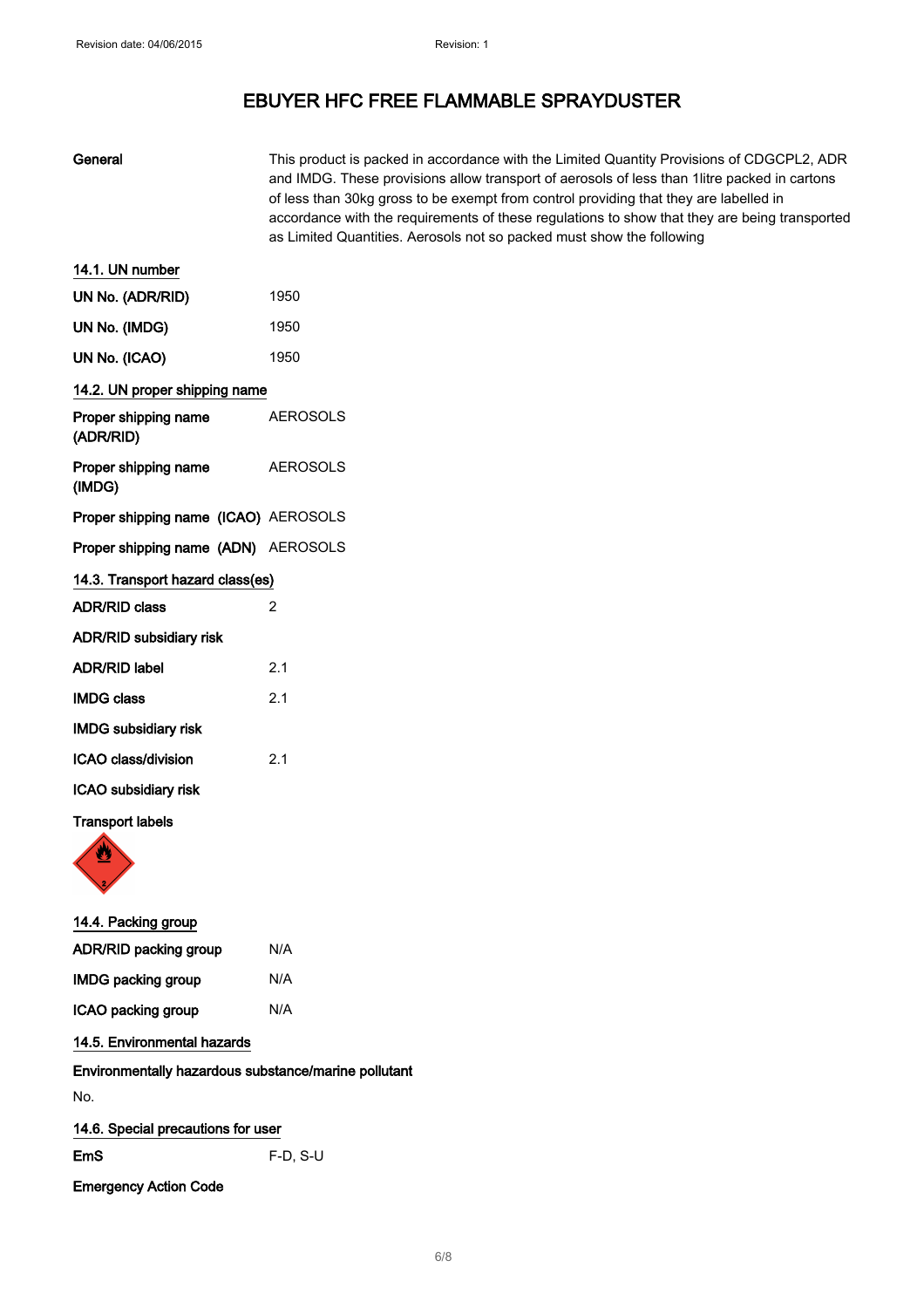### Hazard Identification Number (ADR/RID)

Tunnel restriction code (D)

### 14.7. Transport in bulk according to Annex II of MARPOL73/78 and the IBC Code

Transport in bulk according to Not applicable. Annex II of MARPOL 73/78 and the IBC Code

SECTION 15: Regulatory information

|                                                                  | 15.1. Safety, health and environmental regulations/legislation specific for the substance or mixture                                                                                                           |
|------------------------------------------------------------------|----------------------------------------------------------------------------------------------------------------------------------------------------------------------------------------------------------------|
| <b>National regulations</b>                                      | The Chemicals (Hazard Information and Packaging for Supply) Regulations 2009 (SI 2009<br>No. 716).                                                                                                             |
|                                                                  | The Control of Substances Hazardous to Health Regulations 2002 (SI 2002 No. 2677) (as<br>amended).                                                                                                             |
|                                                                  | Control of Pollution Act 1974.                                                                                                                                                                                 |
|                                                                  | Control of Pollution (Special Waste) Regulations 1980 (as amended).                                                                                                                                            |
|                                                                  | Rivers (Prevention of Pollution) Act 1961.                                                                                                                                                                     |
| <b>EU</b> legislation                                            | Dangerous Substances Directive 67/548/EEC.                                                                                                                                                                     |
|                                                                  | Dangerous Preparations Directive 1999/45/EC.                                                                                                                                                                   |
|                                                                  | System of specific information relating to Dangerous Preparations. 2001/58/EC.                                                                                                                                 |
|                                                                  | Commission Directive 2000/39/EC of 8 June 2000 establishing a first list of indicative                                                                                                                         |
|                                                                  | occupational exposure limit values in implementation of Council Directive 98/24/EC on the                                                                                                                      |
|                                                                  | protection of the health and safety of workers from the risks related to chemical agents at<br>work (as amended).                                                                                              |
|                                                                  | Regulation (EC) No 1907/2006 of the European Parliament and of the Council of 18<br>December 2006 concerning the Registration, Evaluation, Authorisation and Restriction of<br>Chemicals (REACH) (as amended). |
|                                                                  | Regulation (EC) No 1272/2008 of the European Parliament and of the Council of 16<br>December 2008 on classification, labelling and packaging of substances and mixtures (as<br>amended).                       |
| Guidance                                                         | Workplace Exposure Limits EH40.                                                                                                                                                                                |
|                                                                  | Approved Classification and Labelling Guide (Sixth edition) L131.                                                                                                                                              |
|                                                                  | Safety Data Sheets for Substances and Preparations.                                                                                                                                                            |
| <b>Authorisations (Title VII</b><br><b>Regulation 1907/2006)</b> | No specific authorisations are known for this product.                                                                                                                                                         |
| <b>Restrictions (Title VIII</b><br><b>Regulation 1907/2006)</b>  | No specific restrictions on use are known for this product.                                                                                                                                                    |

### 15.2. Chemical safety assessment

No chemical safety assessment has been carried out.

### SECTION 16: Other information

| <b>Revision comments</b> | Revised in accordance with CHIP3 and EU Directives 1999/45/EC and 2001/58/EC |
|--------------------------|------------------------------------------------------------------------------|
| <b>Issued by</b>         | David Bray                                                                   |
| <b>Revision date</b>     | 04/06/2015                                                                   |
| Revision                 |                                                                              |
| <b>SDS number</b>        | 13764                                                                        |